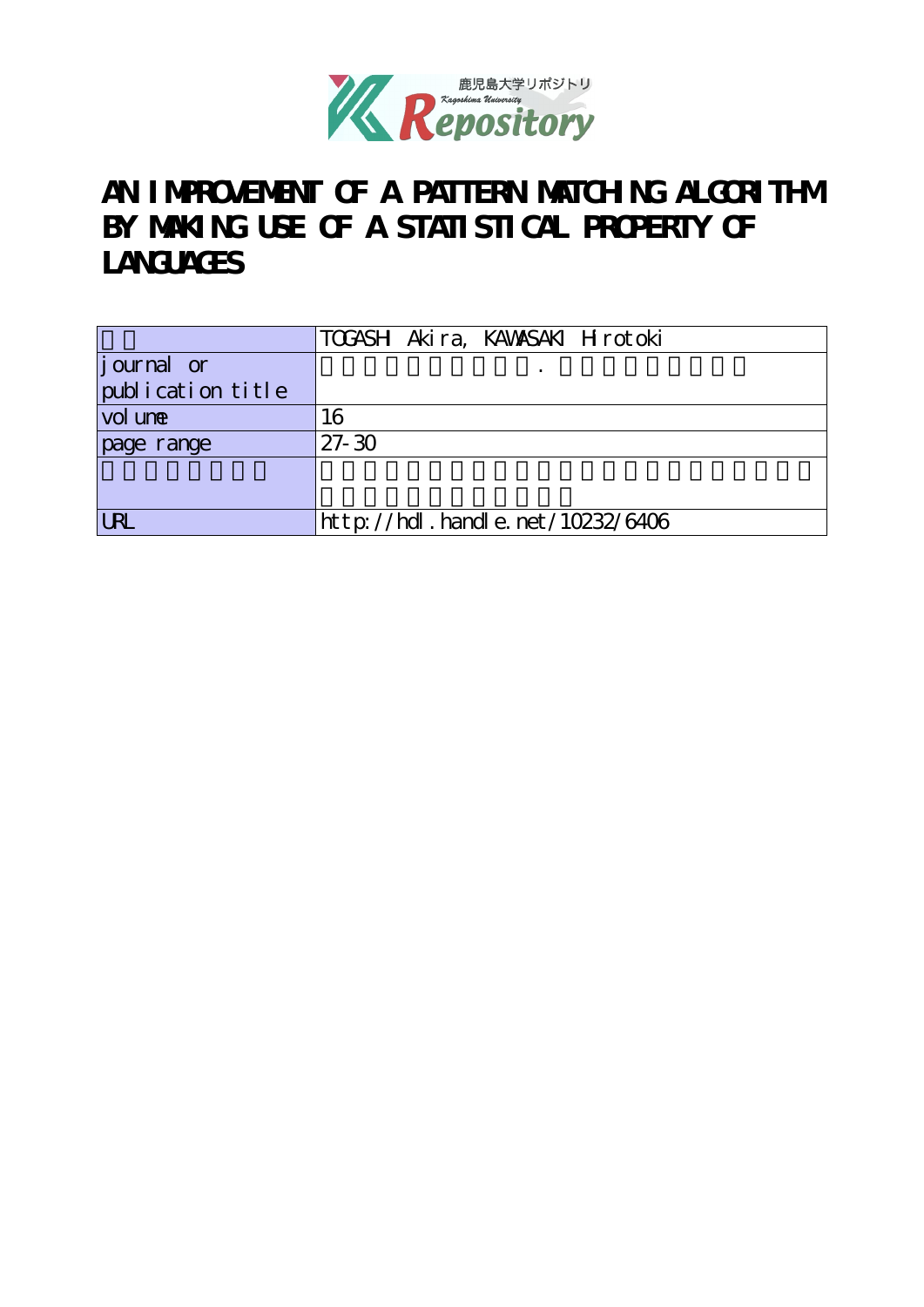# AN IMPROVEMENT OF A PATTERN MATCHING ALGORITHM **BY MAKING USE OF A STATISTICAL PROPERTY OF LANGUAGES**

|                   | TOGASH Akira, KAWASAKI Hirotoki           |
|-------------------|-------------------------------------------|
| journal or        |                                           |
| publication title |                                           |
| vol une           | 16                                        |
| page range        | $27 - 30$                                 |
|                   |                                           |
|                   |                                           |
| <b>URL</b>        | $http$ ://hdl. handle. net/10232/00007015 |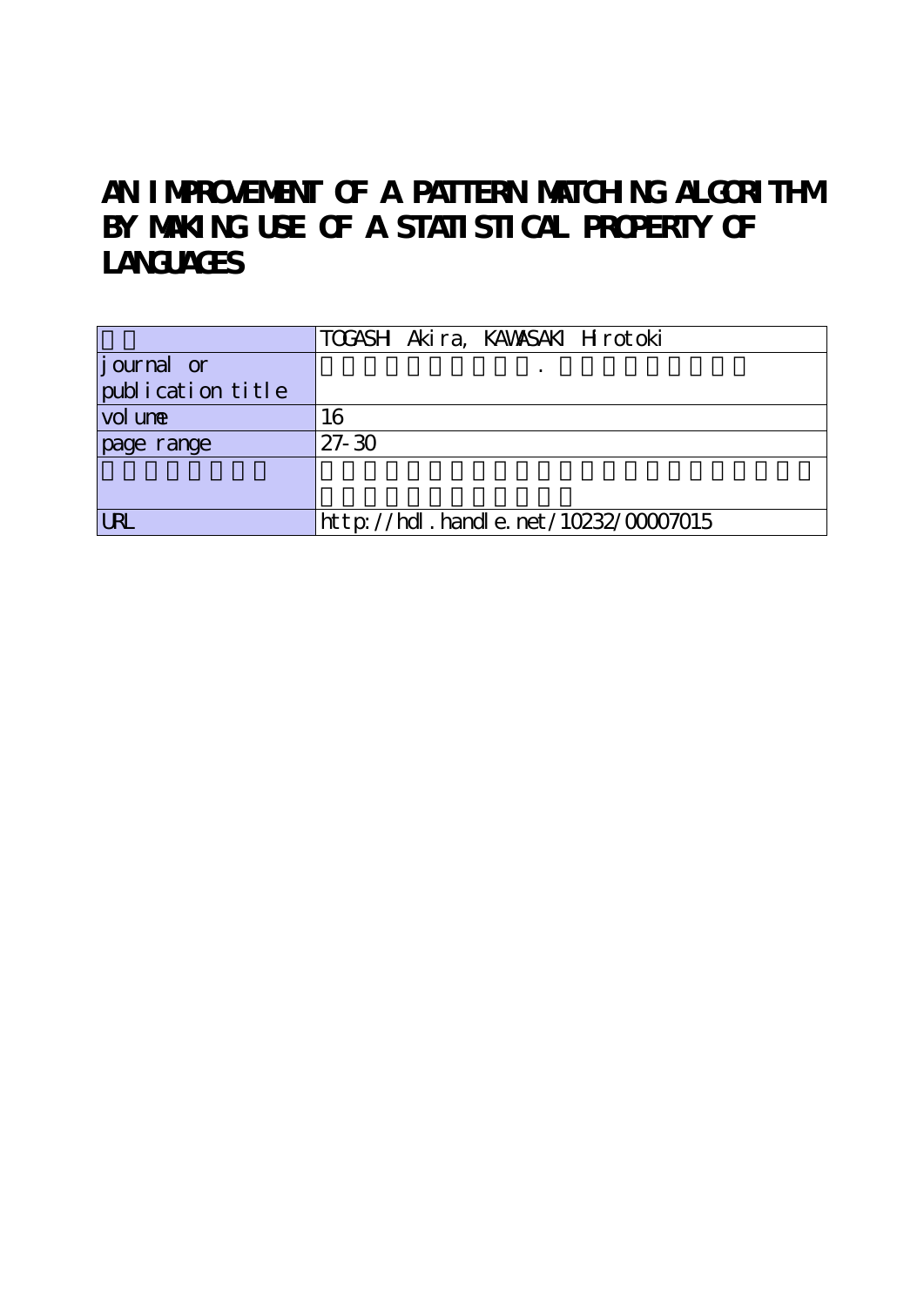Rep. Fac. Sci., Kagoshima Univ., (Math., Phys., & Chem.), No.16, p.27-30, 1983

### AN IMPROVEMENT OF A PATTERN MATCHING ALGORITHM BY MAKING USE OF A STATISTICAL PROPERTY OF LANGUAGES

#### Akira Togasi\* and Hirotoki Kawasaki\*

(Received September 9, 1983)

#### Abstract

In this paper we give an algorithm improving processing times for a pattern matching problem, which is often used to information retrieval, by using statistical properties of languages.

#### 1. Introduction

The statistical properties of the natural languages have been investigated by several researchers. Especially there are many papers describing the investigation about properties relating to consecutive characters in a word, and also the properties of the vocal sounds in it, since the alphabets used in the India-European language being very small sets, we can easily seek statistical properties of languages.

In this paper we consider an improvement about the number of handling times of the pattern matching to the natural language.

#### 2. Pattern Matching

Suppose that  $\tau$  is a string whose length is  $m, \pi$  is a string whose length is  $n$ , and assume that  $m \geq n$ .

In this paper, we say  $\tau$  a text and  $\pi$  a pattern. Moreover suppose  $\tau$  and  $\pi$  are strings on the alphabet  $\Sigma = \{a_1, ..., a_s\}$  i.e.  $\tau, \pi \in \Sigma^+ = \Sigma^* - \{\lambda\}.$ 

Then the problem whether a pattern  $\pi$  exists in a text  $\tau$  or not is said to be a pattern matching problem. And it is the problem we consider in this paper.

#### 3. Basic Algorithm

We give one of the most primitive algorithms for the pattern matching (algorithm 1). First, let us denote the i-th character of  $\tau$  and  $\pi$  by  $\tau(i)$  and  $\pi(i)$ , respectively. Fig. 1 is the flowchart of algorithm 1.

Department of Mathematics, Faculty of Science, Kagoshima University, Kagoshima, Japan.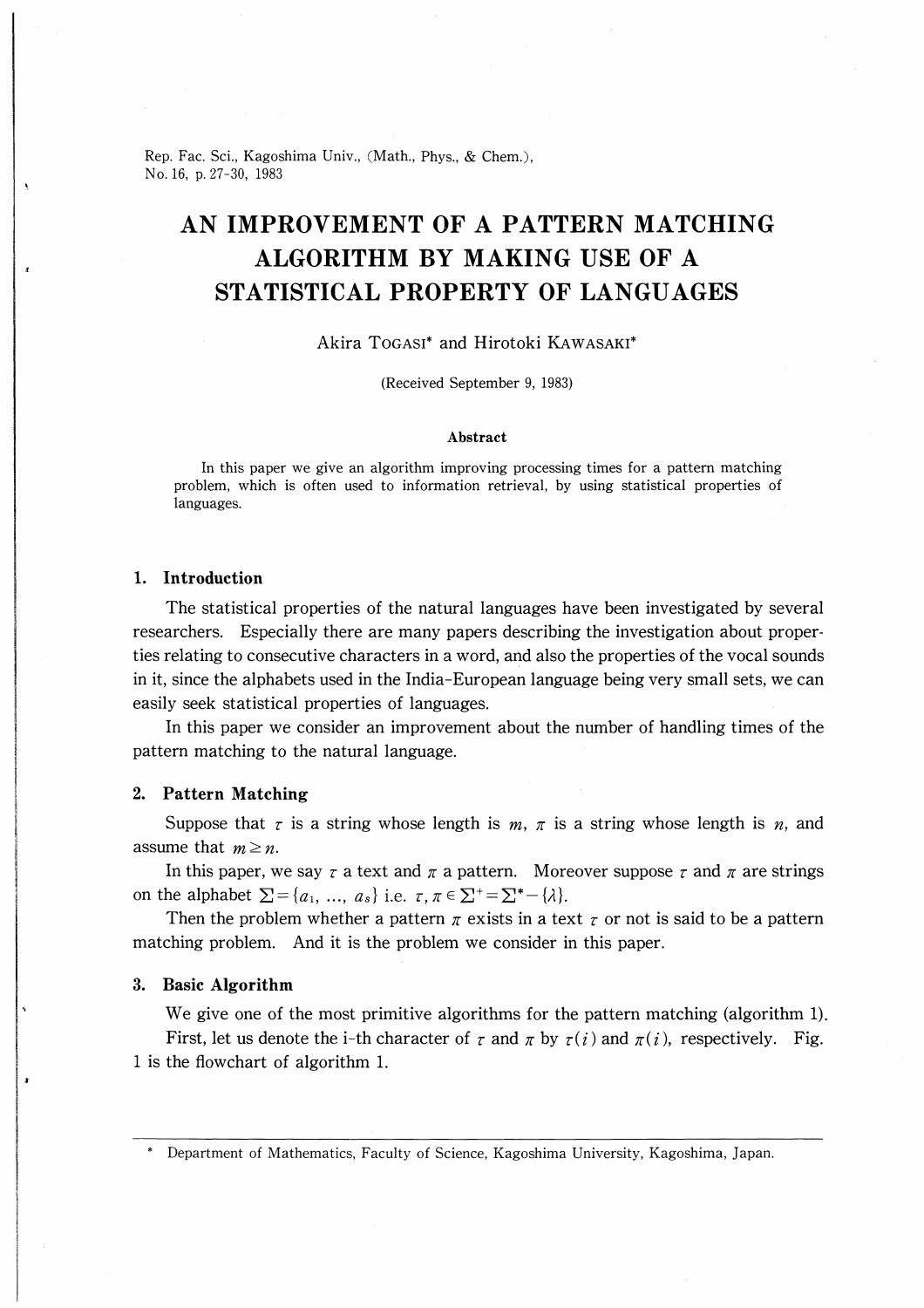

Fig. 1 The flowchart of Algorithm 1.



 $i=1, j=1, M=1$ L: IF  $\tau(i) = \pi(j)$ THEN IF  $j=n$ THEN O.K. ELSE IF  $j=1$ THEN  $M=i$  $i=i+1$  $j=j+1$ GO TO L ELSE  $i=i+1$  $j=j+1$ GO TO L ELSE IF  $i=m-n+1 \vee m=n$ THEN false ELSE  $i=M+1$  $i=1$ GO TO L

Algorithm 1 starts from  $M=1$ , compares  $\tau(i+M-1)$  with  $\pi(i)$ . If the matching succeeds to  $i = n$ , it turns on O.K. (i.e.  $\pi$  exists in  $\tau$ ), and if the unmatching happens on the halfway, adds one to M and does the same things. When  $M = m - n + 1$ , if the unmatching happens, as it is impossible to increase M more, so it turns on false( $\pi$  does not exist in  $\tau$ ). Then let  $T_N$  be the number of times comparing  $\tau(i+M-1)$  with  $\pi(i)$  until it turns on O.K. or false.

The number  $T_N$  is n at least (when it turns on O.K. on  $M=1$ ), and  $n\times(m-n+1)$  at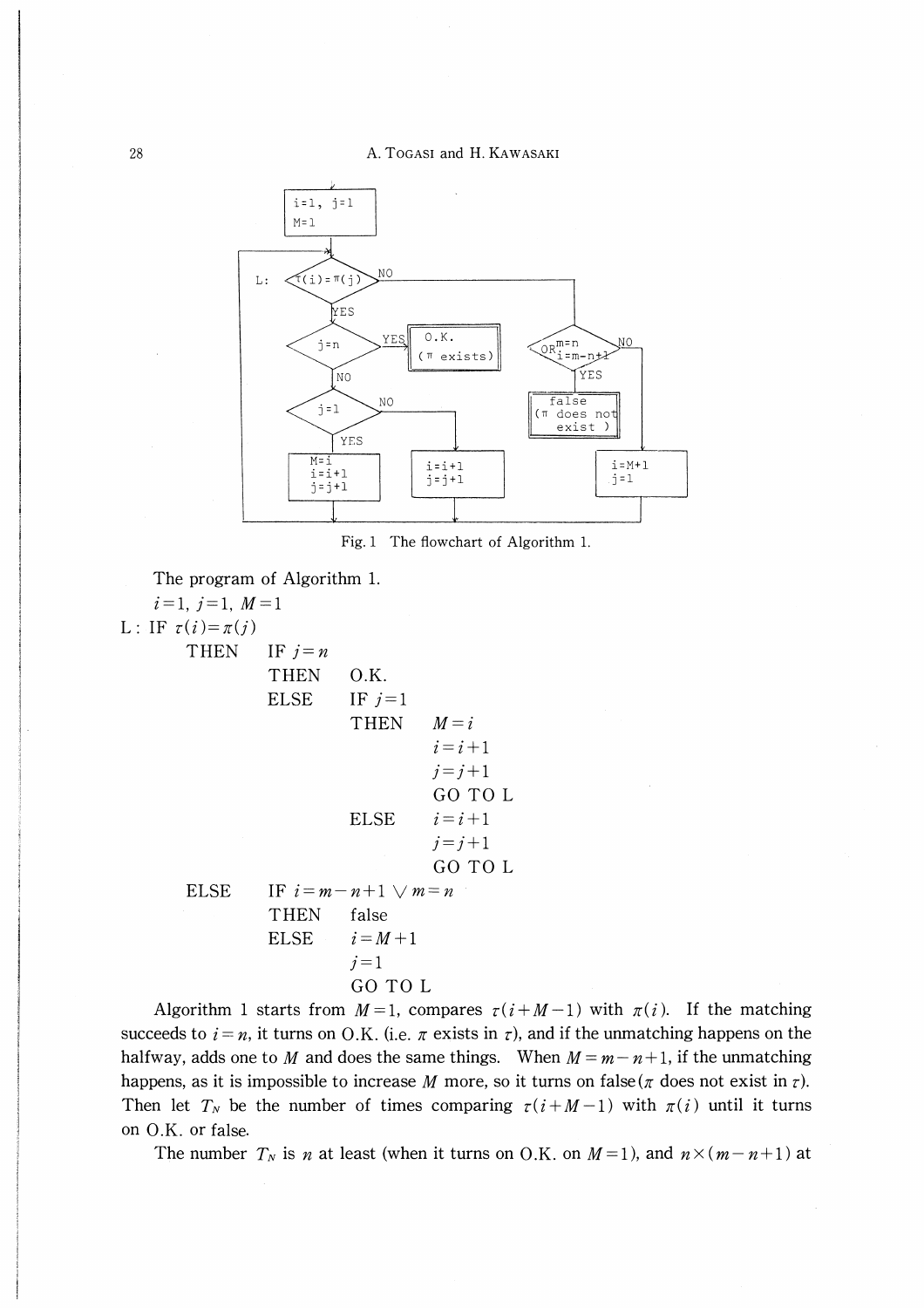most (when it turns on O.K. or false on  $M=m-n+1$ ,  $i=n$  after the unmatchings happen on  $i = n$  from  $M=1$  to  $M=m+n$ ), that is,

$$
n \leq T_N \leq n \times (m-n+1).
$$

Definition 1. Given a text  $\tau$  and a pattern  $\pi$ , we define the referring order by the number of times going through the label L of algorithm 1.

#### 4. An improvement of the algorithm

When the text  $\tau$  is a string on the natural language, the appearance pattern of  $\tau$  is not uniform. The probability of  $\tau(i)=a_j$  is not generally equal to that of  $\tau(i)=a_j(i\neq j')$ . So let us assume that  $p_{ij}$  is the probability of  $\tau(i) = a_j$  and  $p_{ij}$  that of  $\tau(i) = a_j$ . Then we can define an appearance pattern matrix;

$$
P = \begin{pmatrix} p_{11} & \cdots & p_{m1} \\ \vdots & & \vdots \\ p_{1s} & \cdots & p_{ms} \end{pmatrix}
$$

in this, trivially we have

t) m川川 umm山川日掛仙打hmRHH国肌川mmmWm川川川mm川N相 川川M川仙川m川mmm川帆山川仙川矧川川仙 川川仙川脚h川相川川

$$
\sum_{j=1}^{s} p_{ij} = 1 \qquad (i = 1, 2, ..., m)
$$

Given  $\pi$  such that

$$
r = a_{i1} \dots a_{in} \epsilon \sum^{+},
$$

the probability that  $\pi$  exists from k-th in  $\tau$  is

n Hbj十k-ljtj -- -・・----・・・- - -- �(1) .7-1

Definition 2. Given the pattern  $\pi$ , we define the averaged referring order by the average of the referring order of matching by the text  $\tau$  which has an appearance pattern matrix P.

Moreover, suppose  $T_k$  is the averaged referring order that  $\pi$  exists from k-th in  $\tau$ . Let us denote by  $F_r$  the averaged referring order that the unmatching happens on  $M = r(r)$  $=1, 2, \ldots, k-1$ ). Then we have immediately

n h-¥ F,-∑ hinpji+r-l,ijX(1 Ph+r, ih)) .7-1

 $(F_r$  is independent of  $k$ ), and

k-1 ∴ Tk-∑Ft+n 1-1

Therefore the averaged referring order  $T$  of Algorithm 1 is

t n T-∑ Tk�npJ+k-i. ----・-・--・-・--・・・--・- �(4) .7-1 ¥t-m-n+¥)

Now we know that T is dependent on  $\{1, 2, ..., t\}$  which is the order M moves in the algorithm 1. So we can decrease  $T$  by changing the order  $M$  moves.

Suppose that

 $W = \{w \mid w$  is a permutation of  $\{1, 2, ..., t\}\},\$ 

and when we take a permutation  $w$  such that